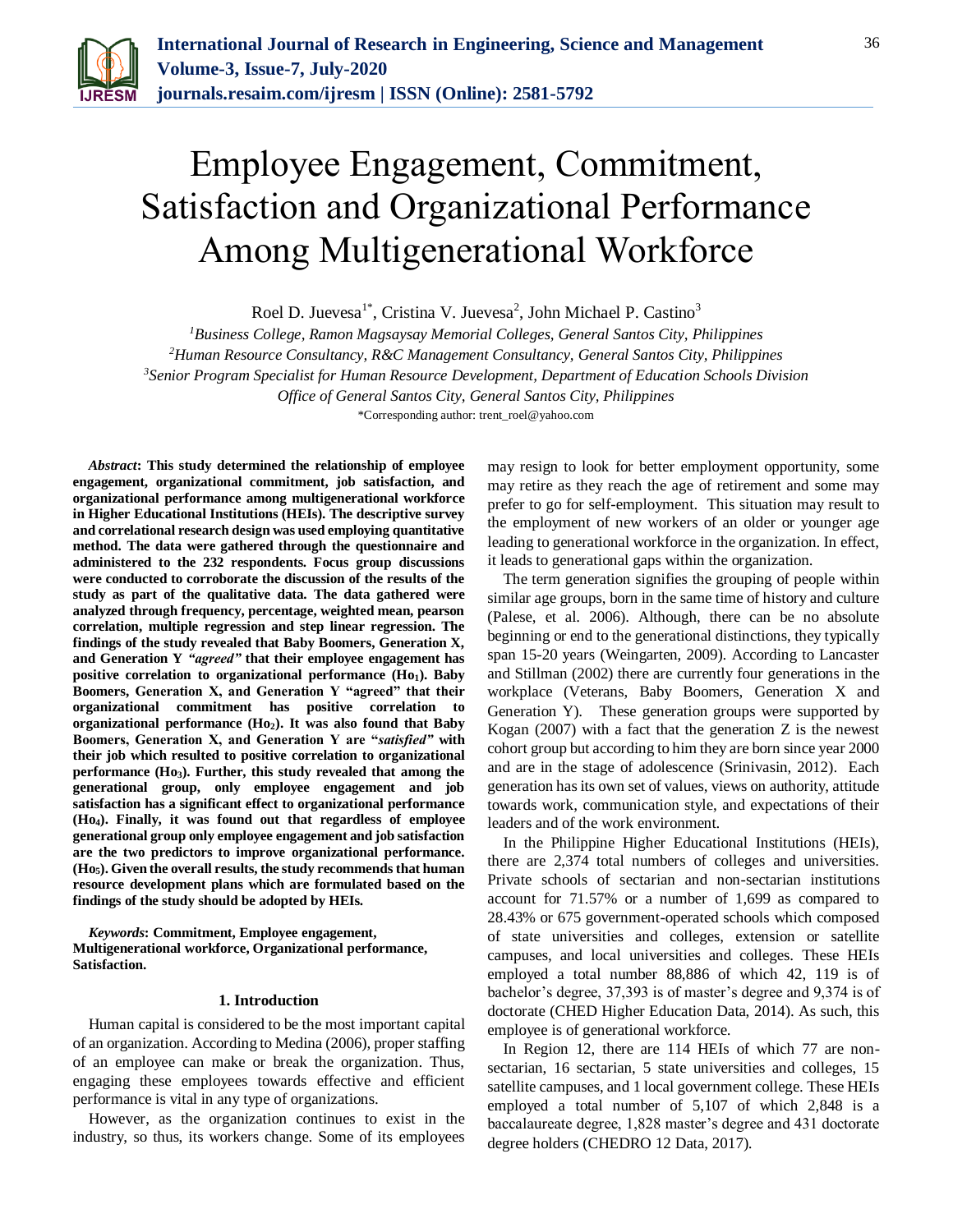

Moreover, in General Santos City, there are 21 HEIs employing 1,601 employees. These employees are composed of bachelor's, master's and doctorate degree holders ranging from the ages of  $22 - 60$  years old (CHEDRO 12 Data, 2017).

Historically, today's workplace is the most diverse with respect to age that has ever existed. Each generation has very different attitudes and perspectives about working. Hence, as they jostle over positions there will be some challenges as each group attempts to build cooperative and mutually satisfying working relationships (Champawat, 2016).

The Higher Educational Institutions (HEI) is not an exemption on the concepts of multigenerational workforce considering they employ workers in varied ages. Therefore, the challenges on generational differences are present for human resource department. Bennet et al., (2012) indicated that an understanding of how to manage a multigenerational phenomenon is vital.

Thus, this research focused on how the multigenerational workforce engaged, committed, and satisfied with their jobs and their significant relationship to selected variables of their organizational performance as basis for developing a human resource development program for HEIs in General Santos City.

## **2. Statement of the Problem**

The study aimed to analyze the significant relationship of employee engagement, commitment, satisfaction and organizational performance among multigenerational workforce in selected Higher Educational Institutions (HEIs) in General Santos City.

Specifically, it seeks to answer the following questions:

- 1. What is generational group of the respondents in terms of:
	- 1.1 Baby Boomers;
	- 1.2 Generation X; and
	- 1.3 Generation Y?
- 2. What is the level of employee engagement of the respondents when grouped by generations in terms of:
	- 2.1 Control over the job;
	- 2.2 Availability of tools and resources;
	- 2.3 Recognition for performance;
	- 2.4 Provision for fair rewards for work;
	- 2.5 Recognition of ideas and suggestions;
	- 2.6 Importance to the individual needs;
	- 2.7 Image of the company in the industry sector; and
	- 2.8 Image of the company in the community?
- 3. What is the level of organizational commitment of the respondents when grouped by generations in terms of:
	- 3.1 Affective Commitment;
	- 3.2 Normative Commitment; and
	- 3.3 Continuance Commitment?
- 4. What are the levels of job satisfaction of the respondents when grouped by generations?
- 5. What is the level of organizational performance of their institutions as perceived by the respondents in terms of:
	- 5.1 Organizational Relevance;
	- 5.2 Organizational Effectiveness;
	- 5.3 Organizational Efficiency; and
	- 5.4 Financial Viability?
- 6. Is there a significant relationship between employee engagement and organizational performance when grouped by generations?
- 7. Is there a significant relationship between organizational commitment and organizational performance when grouped by generations?
- 8. Is there a significant relationship between job satisfaction and organizational performance when grouped by generations?
- 9. Is there a significant effect of the employee engagement, organizational commitment, and job satisfaction on the organizational performance?
- 10. Based on the findings of the study, what human resource management development plan can be proposed?

## **3. Methodology**

## *A. Research Design*



37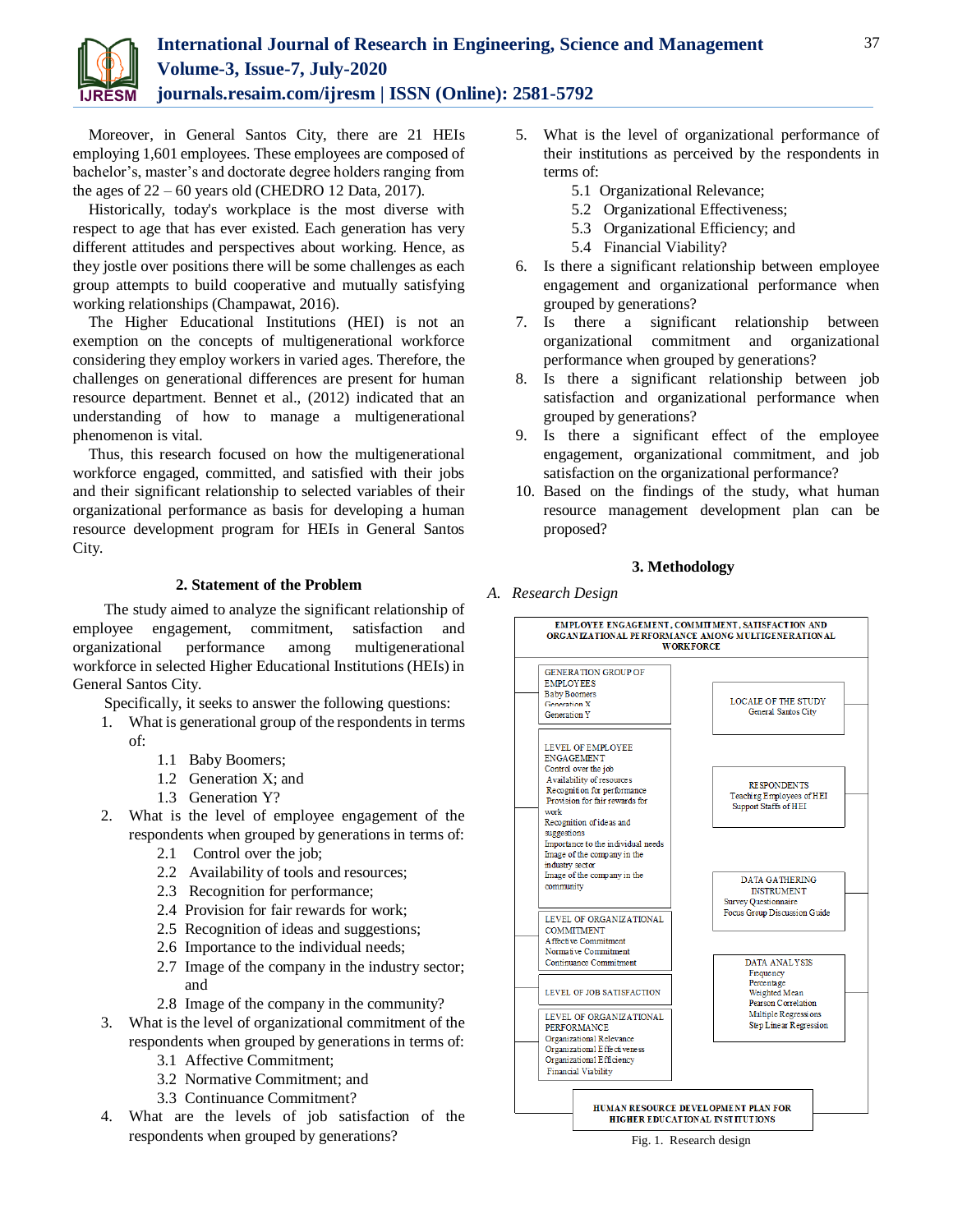

In the conduct of the study, descriptive survey was used as well as correlational method of research. This research methodology is appropriate in describing the employee engagement, commitment, satisfaction and organizational performance among multigenerational workforce in selected Higher Education Institutions (HEI's) in General Santos City.

This study aimed to determine employee engagement in terms of control over the job, availability of tools and resources, recognition for performance, provision for fair rewards for work, recognition of ideas and suggestions, importance to the individual needs, image of the company in the industry sector, and image of the company to the community (Kazimoto, 2016). Determine commitment in terms of affective commitment, normative commitment and continuance commitment (Meyer & Allen, 1997) (Meyer & Allen, 1991). Lastly, determine satisfaction using the single global satisfaction rating (Robbins, 2005).

This method was found to be appropriate since the study involved assessing the present condition of employee engagement, commitment, satisfaction and its relation to organizational performance in terms of organizational relevance, organizational effectiveness, organization efficiency and financial viability (Mitchel, 2002).

Figure 1 shows the research design flow in the conduct of the study.

#### *B. Research Locale*

General Santos City, also known as GENSAN, is an independent city of South Cotabato. It is the southernmost city in the country and classified as highly urbanized first class city. It has twenty-six (26) barangays with more than five hundred ninety-four thousand (594,000) populations (NSO Data, 2016).

The study was conducted among selected Higher Educational Institutions (HEI's) in General Santos City. These HEIs are: The Notre Dame of Dadiangas University (NDDU); Ramon Magsaysay Memorial Colleges (RMMC); Holy Trinity College (HTC); Gensantos Foundation College, Inc. (GFCI) and Mindanao Polytechnic College (MPC).

#### *C. Respondents of the Study*

| Table 1<br>Respondents of the study         |            |                       |
|---------------------------------------------|------------|-----------------------|
| Higher Educational Institution (HEI)        | Population | Sample<br><b>Size</b> |
| Ramon Magsaysay Memorial Colleges<br>(RMMC) | 177        | 71                    |
| Notre Dame of Dadiangas University (NDDU)   | 240        | 72                    |
| Holy Trinity College (HTC)                  | 99         | 25                    |
| Mindanao Polytechnic College (MPC)          | 130        | 39                    |
| Gensantos Foundation College, Inc (GFCI)    | 76         | 25                    |
| Total                                       | 722        | 232                   |

The respondents of the study were the employees from teaching and support staff of the selected HEIs (NDDU, RMMC, HTC, GFCI, MPC) in General Santos City.

They were considered as the respondents because they were the main subject of the study. They were asked in terms of employee engagement, commitment, satisfaction and organizational performance. Thus, they answered the questions considering they were knowledgeable enough on the information needed in the conduct of the study.

Table 1 shows the population and the sample size of the respondents in the conduct of the study.

#### **4. Summary of the Findings**

The Generation Y is the highest number of employees employed in the Higher Educational Institutions (HEIs) in General Santos City. It was followed by the Generation X and the least number among employees are the Baby Boomers.

The Baby Boomers, Generation X and Generation Y generally *agreed* on the parameters presented for employee engagement. This means that Baby Boomers, Generation X and Generation Y had observed that there is high level of employee engagement among them in the workplace.

The Baby Boomers, Generation X and Generation Y generally *agreed* on the parameters presented for organizational commitment. This means that Baby Boomers, Generation X and Generation Y had depicted that there is a high level of organizational commitment among them in the workplace.

The Baby Boomers, Generation X and Generation Y rated *satisfied* on the area of job satisfaction. Meaning, the Baby Boomers, Generation X and Generation Y agreed that there is a high level of job satisfaction among them in the workplace.

The Baby Boomers, Generation X and Generation Y rated *agree* on the parameters presented for organizational performance. They agreed that their institutions had high level of organizational performance as a result of their high level of engagement, commitment, and job satisfaction.

There is almost perfect positive correlation between employee engagement and organizational performance for the generation of Baby Boomers. For Generation X, there is high positive correlation between employee engagement and organizational performance. For Generation Y, there is also high positive correlation between employee engagement and organizational performance. This result means that the higher the engagement in the organization, the better is their performance in the organization. Conversely, the lower is the engagement in the organization, the lower is their performance.

There is a high positive correlation between organizational commitment and organizational performance among the generation of Baby Boomers and Generation Y. On the other hand, for Generation X, there is a moderate positive correlation between organizational commitment and organizational performance. This result means that if employees are highly committed, so they perform positively in the organization. However, if they had lower commitment in the organization, the lower is their performance.

On the job satisfaction, all generation groups; the Baby Boomers, Generation X and Generation Y have a moderate positive correlation to organizational performance. This result shows that if employees are satisfied with their job they perform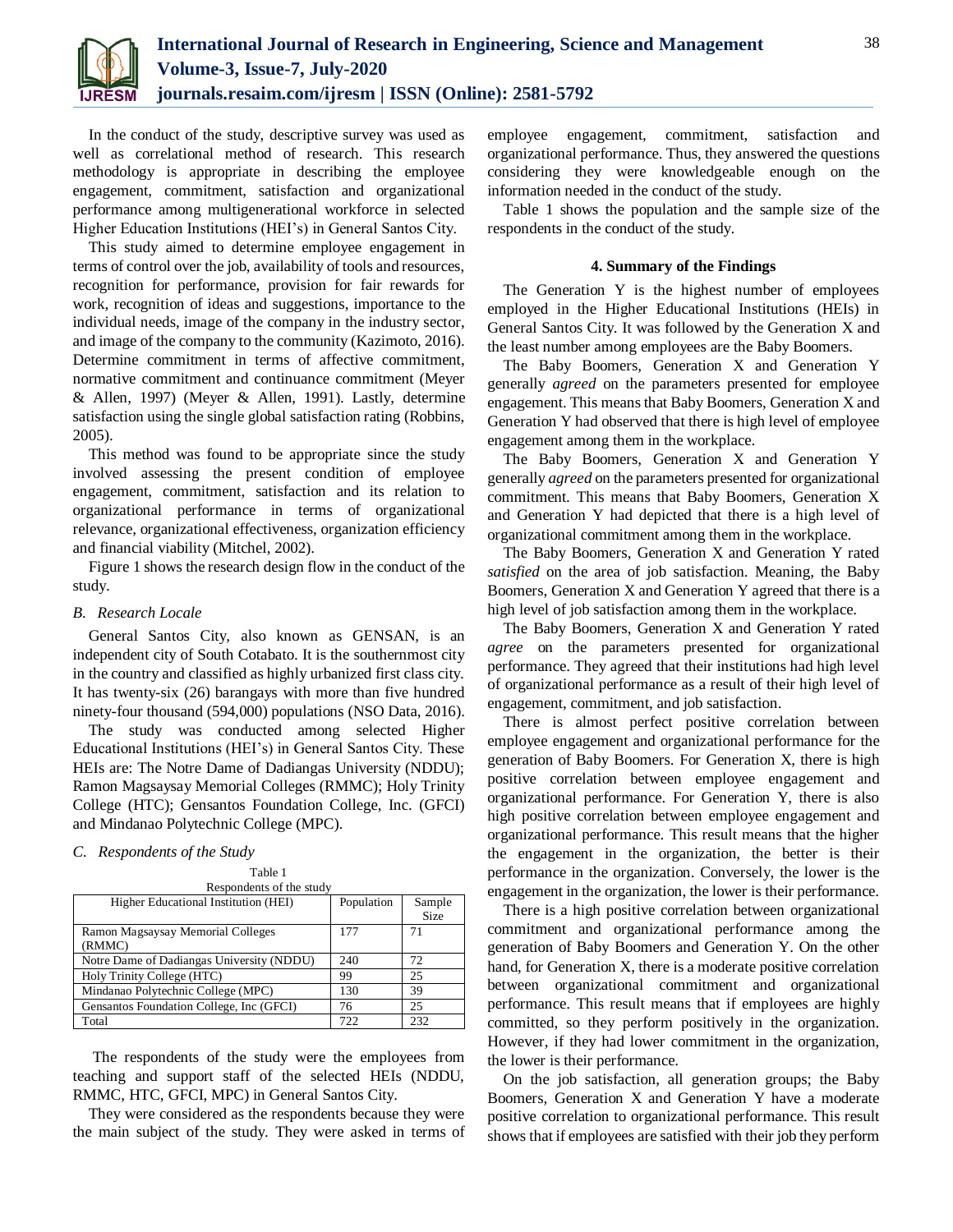

positively to the organization. However, if they are not satisfied if will affect negatively their performance in the organization.

On the three factors under study, it was found out that only employee engagement and job satisfaction had significant effect on the organizational performance. The organizational commitment has nothing to do with organizational performance. Thus, on the three factors only employee engagement and job satisfaction are the predictors to organizational performance.

Finally, on the study conducted it was found out that the generation group where the employees belong has nothing to do with how they engage, commit, and see their jobs in relations to their respective organization's performance.

## **5. Conclusions**

The following conclusions were made out of the findings of the study:

- 1. There is almost perfect positive correlation between employee engagement and organizational performance for the generation of Baby Boomers. For Generation X and Y, there are high positive correlation between employee engagement and organizational performance. Therefore, the null hypothesis  $(Ho<sub>1</sub>)$  which states that there is no significant relationship between employee engagement when grouped by generations and organizational performance is rejected.
- 2. There is a high positive correlation between organizational commitment and organizational performance among the generation of Baby Boomers and Generation Y. On the other hand, for Generation X, there is a moderate positive correlation between organizational commitment and organizational performance. Therefore, the null hypothesis  $(Ho<sub>2</sub>)$  which states that there is no significant relationship between organizational commitment when grouped by generations and organizational commitment is rejected.
- 3. The job satisfaction of the Baby Boomers, Generation X and Generation Y has a moderate positive correlation to organizational performance. Therefore, the null hypothesis  $(H<sub>03</sub>)$  which states that there is no significant relationship between job satisfaction when grouped by generations and organizational performance is rejected.
- 4. Combining the three factors under study on the different generation group of employees, it was concluded that only employee engagement and job satisfaction has significant effect on organizational performance. The organizational commitment has nothing to do with the organizational performance. Therefore, the null hypothesis  $(H<sub>04</sub>)$  which states that there is no significant effect of employee engagement, organizational commitment and job satisfaction on the organizational performance when grouped by generations is partially rejected.
- 5. The study further concluded that the generation group where employees belong has nothing to do on how they

engage, commit, and satisfy with their jobs that affects their organizational performance. Thus, on the three factors under study only employee engagement and job satisfaction are the predictors for organizational performance. Organizational commitment has nothing to do with organizational performance. Therefore, the null hypothesis (Ho<sub>5</sub>) which states that there is no significant effect of employee engagement, organizational commitment, and job satisfaction on the organizational performance is partially rejected.

## **6. Recommendations**

Given the findings of the study that there is a significant relationship between employee engagement, organizational commitment, job satisfaction, and organizational performance among employees regardless of the generational groups where they belong. However, some areas of concern have to be focused to determine a more enhanced organizational performance for HEIs. Hence, the following were recommended:

- 1. The HEIs may assess the level of their employee engagement, organizational commitment, and job satisfaction. After which, the HEIs may develop a program based on the assessment done that will improve their employee engagement, organizational commitment, and job satisfaction.
- 2. The HEIs may assess its organizational performance and relates it to the level of their employee engagement, organizational commitment, and job satisfaction. This is for them to determine those factors needed to enhance organizational performance in the organization.
- 3. There must be an open communication and dialogue in the organization to guarantee openness and sharing of ideas. This will assure understanding and awareness in the community specifically on those policies, programs and activities being conducted by the HEIs.
- 4. The proposed human resource development plan may be adopted by the HEIs in their aim for highly engaged, committed and satisfied employees.
- 5. Similar studies may be done in the future in a larger scope and using other methodologies to assure reliability, validity and more in-depth scrutiny ensuring highly engaged, committed and satisfied employees that will benefit the HEIs. Further studies may be done regarding employee engagement, organizational commitment, job satisfaction and multigenerational workforce using the findings of the study to continue developing models and instruments which are important to the field of human resources management.

## **Acknowledgement**

The authors highly commend the guidance and support of Notre Dame of Dadiangas University (NDDU) - Graduate School Program headed by the Graduate School Dean, Dr. Gina